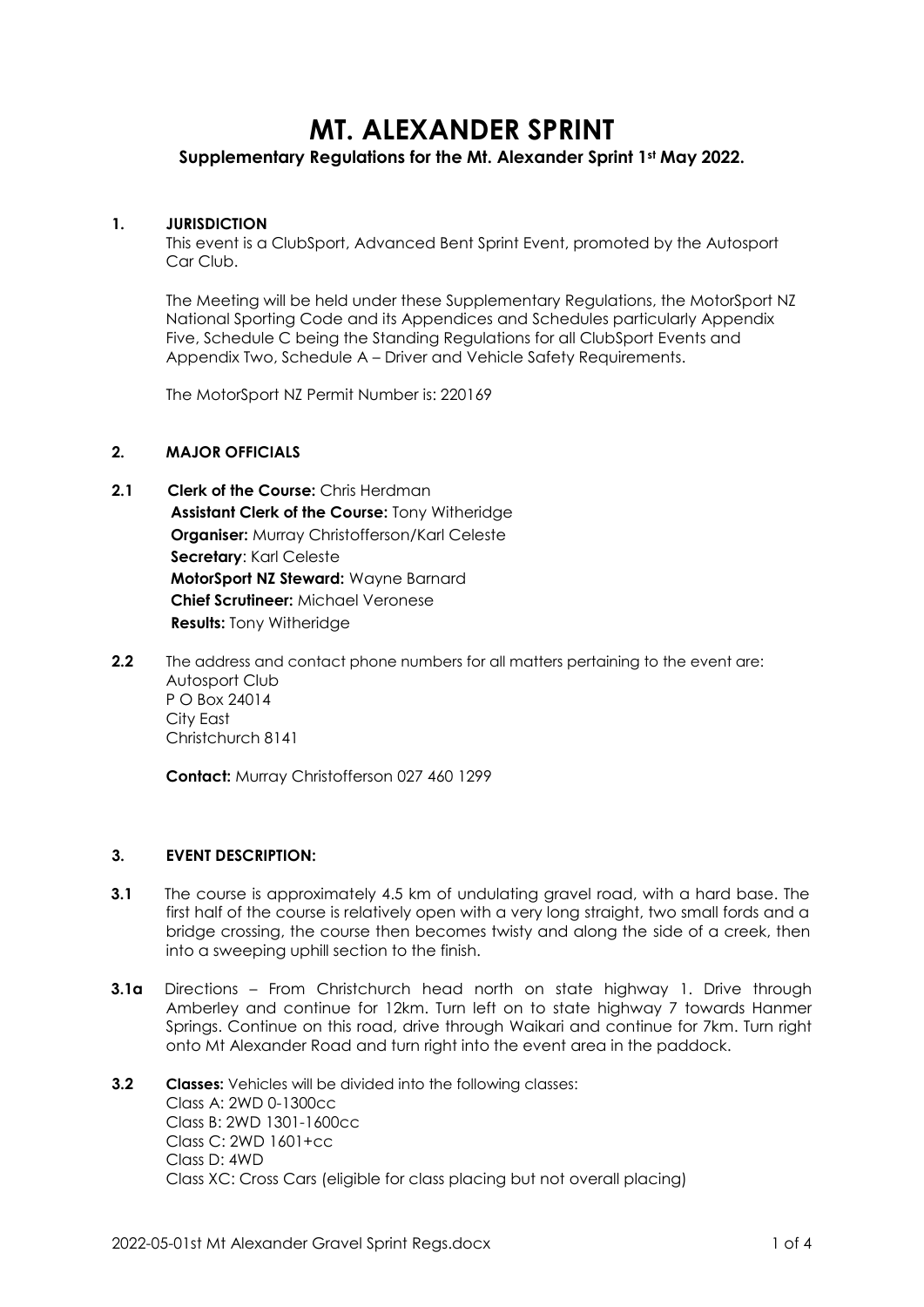# **4. ENTRIES**

#### **4.1 Only 50 entries will be accepted. This is a first in first serve bases entered on the Motorsport New Zealand Online system. Any additional entries received will be placed on the reserve list in order of receipt.**

**Double entry drivers will be accepted at the discretion of the Clerk of Course with single entry drivers given priority.**

**A maximum of two drivers are allowed to submit an entry in the same car.**

#### **The field will be split into two groups.**

Entries can only be made through the MotorSport Online system [\(https:/possum.motorsport.org.nz\).](https://online.motorsport.org.nz/) **Any entry will not be deemed valid until internet payment is received.**

Organisers reserve the right to refuse any entry in accordance with the prescribed provisions of the National Sporting Code.

# **4.2 Opening and Closing Dates:**

Entries open with the publication of these regulations and close at 5pm Friday 29<sup>th</sup> April 2022.

# **4.3 Entry Fees:**

\$150.00 including GST per competitor.

**Payment is only accepted by internet banking.**

Bank: BNZ Account Name: Autosport Club Inc Account Number: 02-0865-0124897-00 Reference: First and Last Name **Should your payment not appear in the bank account by 5pm Friday 29th April 2022, your entry will be cancelled and given to those on the reserve list.**

# **5. COMPETITOR REQUIREMENTS and UNDERSTANDING:**

#### **5.1 Licence Requirements:**

All drivers must hold as a minimum an M Grade Competition Licence and current membership with a Motorsport NZ affiliated club.

If the Entrant is other than a driver, an Entrants licence in the name of the Entrant is required.

# **5.2 Competitor Understanding:**

In submitting the entry competitors (Entrant and Drivers) are deemed to fully understand the MotorSport NZ National Sporting Code and its relevant Appendices and Schedules. In particular:

- The National Sporting Code Articles pertaining to protests and competitors obligations, and
- Appendix Five, Schedule C.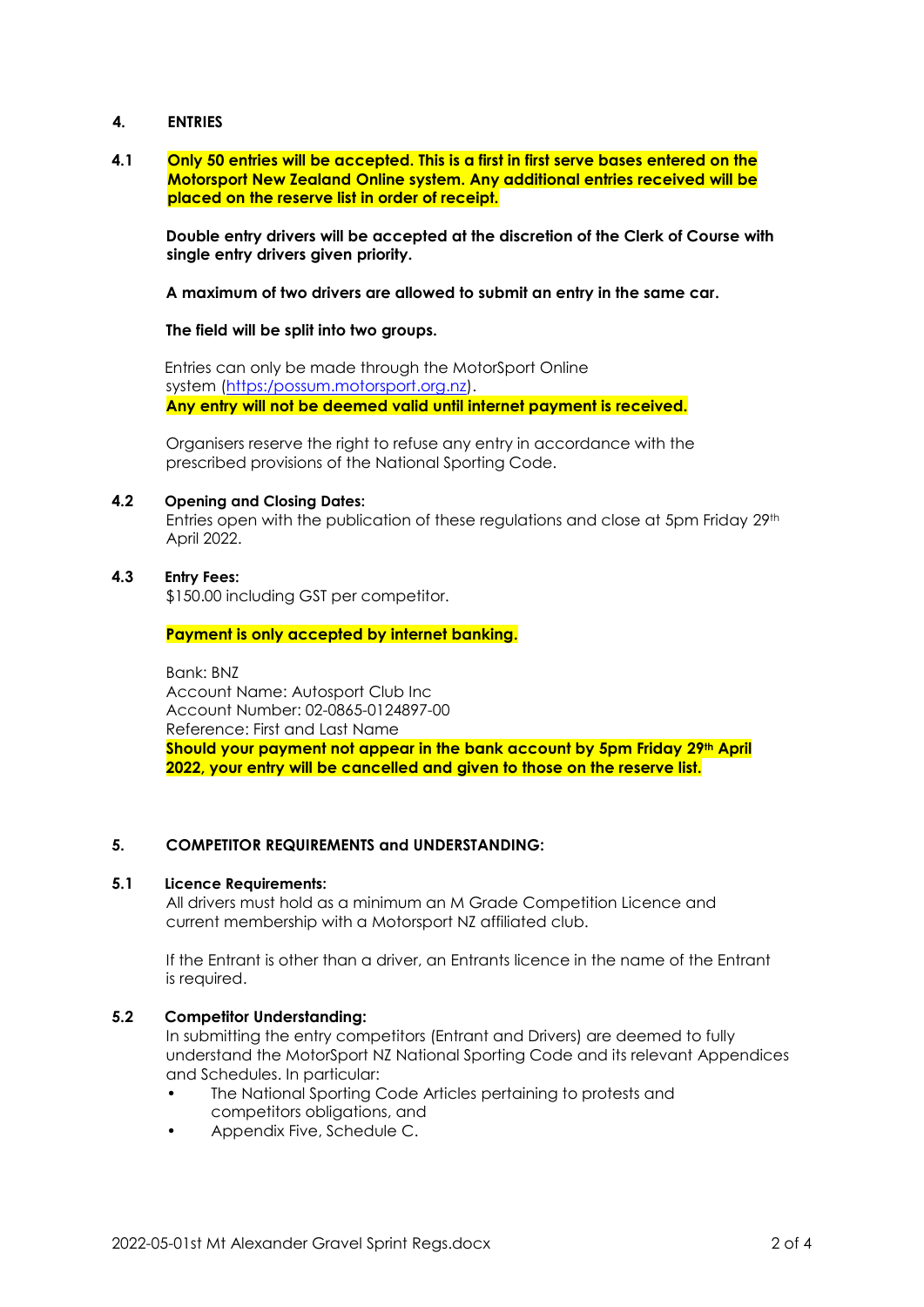- **5.3** All competitors shall wear safety apparel in compliance with Appendix Two, Schedule A.
- **5.4 As per the NZ government announcement on the 23rd of March there is:**
	- **No person limit for outdoor gatherings.**
	- **No requirement for vaccine passes.**
	- **No requirement for QR code scanning.**

# **6. ELIGIBLE VEHICLES**

- **6.1 Compliance:** All vehicles shall comply with Appendix Five Schedule C and Appendix Two Schedule A of the current MotorSport Manual unless stated otherwise in these supplementary regulations.
- **6.2** MSNZ approved roll protection and full harness restraints are mandatory.

# **7. DOCUMENTATION & SCRUTINEERING AUDIT INSPECTION**

# **7.1 Documentation & Scrutineering Audit Inspection:**

Commencing at 8:30am and concluding at 9:30am. **All drivers are to report to documentation to sign in and present their log book.**

# **7.2 Drivers Briefing:**

This will be held after documentation. Attendance by all drivers only is compulsory – a roll call will be taken and failure to attend will result in a penalty.

# **8. POSTPONEMENT CANCELLATION ABANDONMENT & ORGANISERS' RIGHTS:**

**8.1** Pursuant to national Sporting Code Article 13, the organisers advise that if less than 15 entries are received by the entry closing date the meeting may be postponed or cancelled.

# **9. OFFICIAL BULLETINS**

**9.1** Official Bulletins may be issued in accordance with the provisions of the National Sporting Code.

# **10. GENERAL INFORMATION**

- **10.1 Passengers:** May only be carried in accordance with Appendix Five, Schedule C Article 6.2.
- **10.2** Alcohol is not permitted to be consumed by any competitor or their crew at the event before or during the day's competition.
- **10.3** Force Majeure: If due to Force Majeure, the required number of runs cannot be completed, the appointed MotorSport NZ Stewards, after consultation with the Clerk